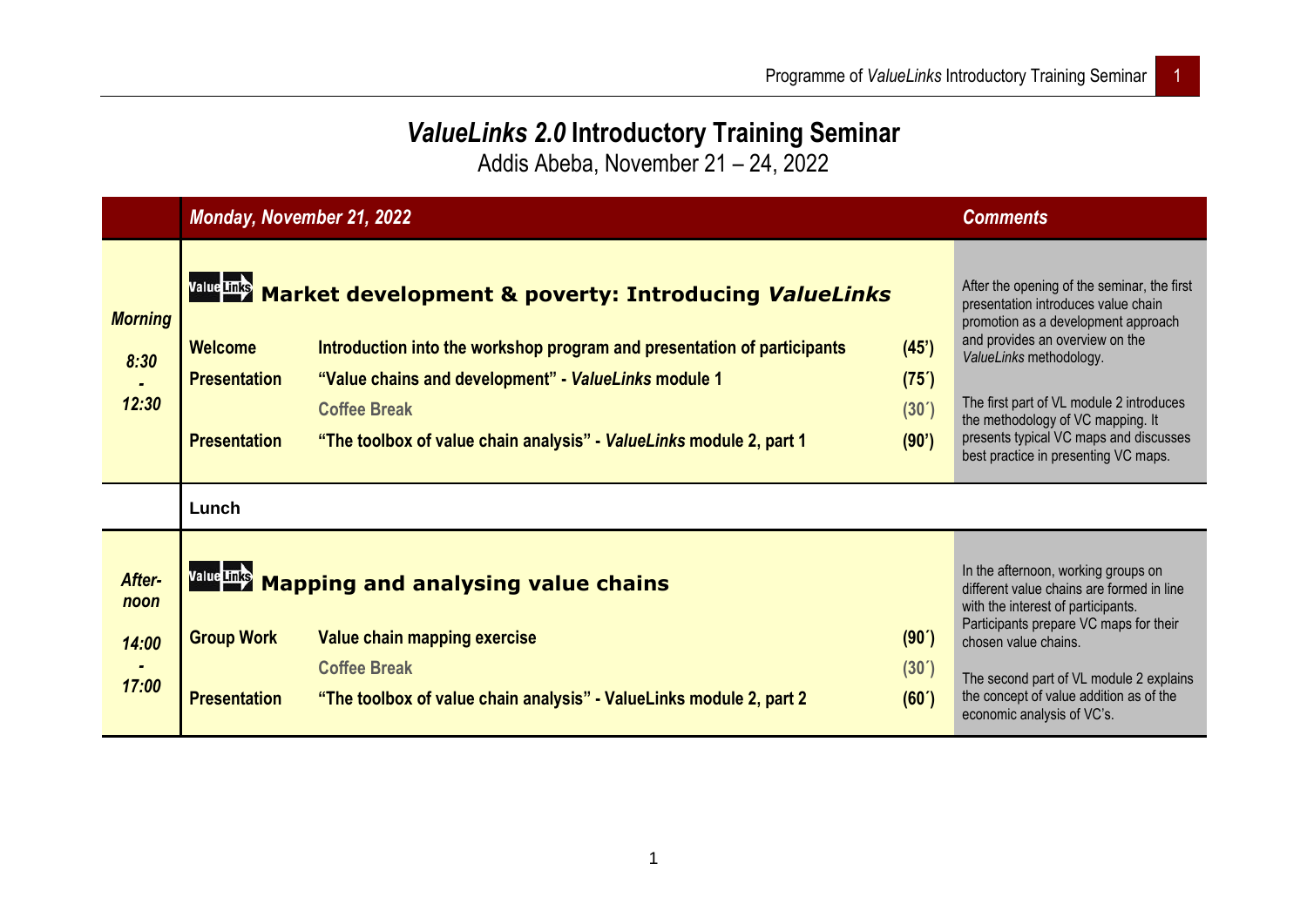|                                  | Tuesday, November 22, 2022                                    |                                                                                                                                                                                                      |                                   | <b>Comments</b>                                                                                                                                                                                                                                                                                                      |
|----------------------------------|---------------------------------------------------------------|------------------------------------------------------------------------------------------------------------------------------------------------------------------------------------------------------|-----------------------------------|----------------------------------------------------------------------------------------------------------------------------------------------------------------------------------------------------------------------------------------------------------------------------------------------------------------------|
| <b>Morning</b><br>8:30<br>12:30  | <b>Presentation</b><br><b>Presentation</b>                    | Value Links Determining an upgrading strategy<br>"The toolbox of value chain analysis" - ValueLinks module 2, part 3<br><b>Coffee Break</b><br>"Strategies for chain uprading" - ValueLinks module 3 | (90')<br>$(30^{\circ})$<br>(120') | The third part of VL module 2 presents<br>tools to assess environmental and social<br>aspects of VC promotion.<br>VL module 3 focuses on strategy<br>development for the upgrading of value<br>chains. Tools and generic strategies are<br>discussed and a case of a value chain<br>upgrading strategy is presented. |
|                                  | Lunch                                                         |                                                                                                                                                                                                      |                                   |                                                                                                                                                                                                                                                                                                                      |
| After-<br>noon<br>14:00<br>17:00 | <b>Group Work</b><br><b>Exhibition /</b><br><b>Discussion</b> | Value Links Facilitating value chain development<br>Vision, strategy and fields of chain upgrading<br><b>Coffee Break</b><br>Peer review of group work results of the first two days                 | (90')<br>(30')<br>(60')           | In the group work, participants work in<br>the same groups as the day before<br>elaborating a vision and upgrading<br>strategy for their chosen value chains.<br>The group work results of the first two<br>days are presented in an "exhibition" of<br>VC maps and upgrading plans.                                 |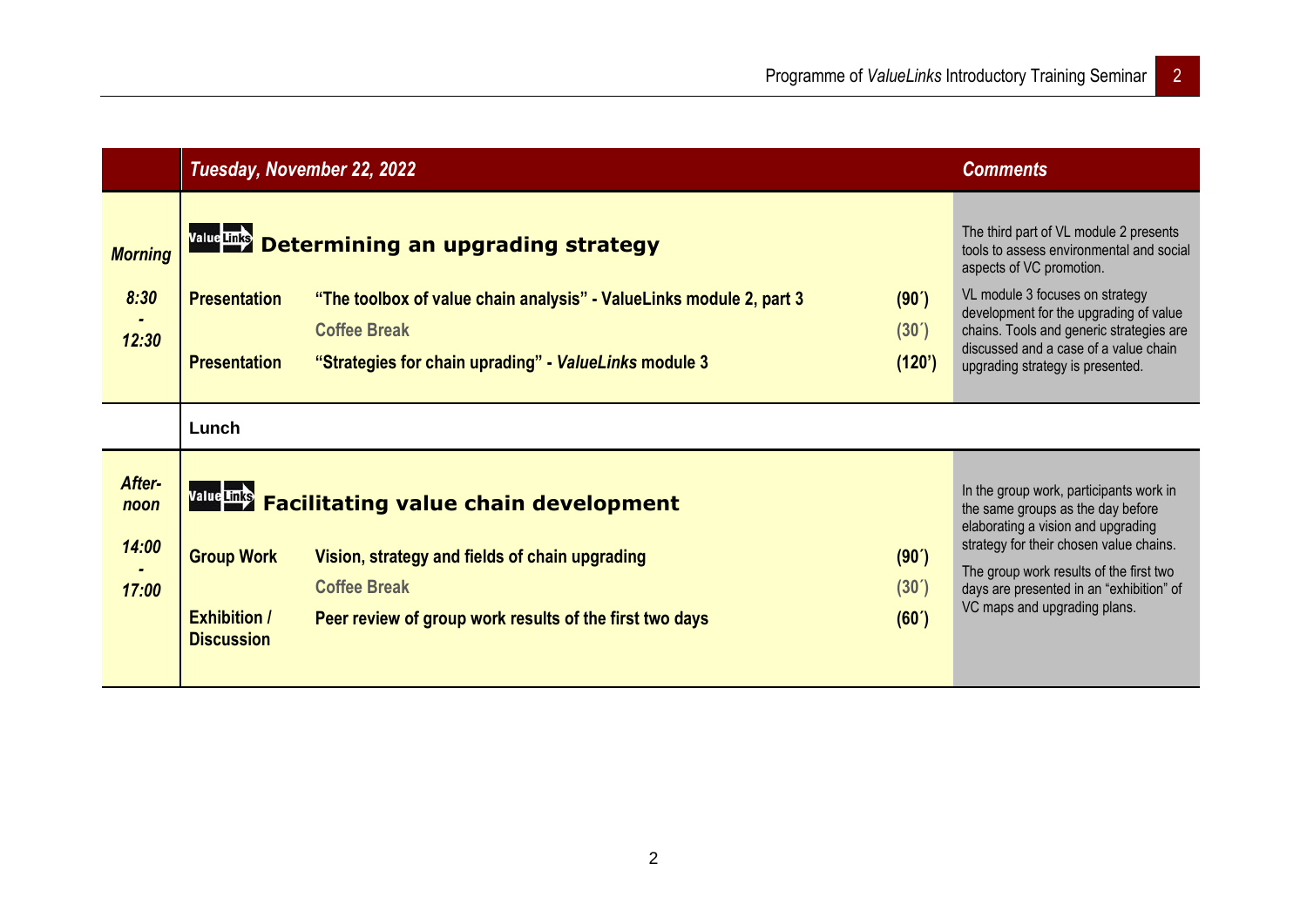|                                  | <b>Wednesday, November 23, 2022</b>                              |                                                                                                                                                                                                                                                                                        |                                      | <b>Comments</b>                                                                                                                                                                                                                                                                                                                                                                                                                 |
|----------------------------------|------------------------------------------------------------------|----------------------------------------------------------------------------------------------------------------------------------------------------------------------------------------------------------------------------------------------------------------------------------------|--------------------------------------|---------------------------------------------------------------------------------------------------------------------------------------------------------------------------------------------------------------------------------------------------------------------------------------------------------------------------------------------------------------------------------------------------------------------------------|
| <b>Morning</b><br>8:30<br>12:30  | <b>Presentation</b><br><b>Presentation/</b><br><b>Group work</b> | Value Links Implementing value chain upgrading<br>"Facilitating VC upgrading projects" – VL module 4, "An overview of<br>upgrading solutions" (VL Modules 5-10)<br><b>Coffee Break</b><br>"Promotion of innovative business models" - VL module 5                                      | (90')<br>$(30^{\prime})$<br>(120')   | The day is dedicated to implementation<br>issues in value chain promotion. VL<br>module 4 deals with principles, roles<br>and activities of facilitating value chain<br>promotion followed by a presentation<br>providing an overview on operational<br>choices for VC upgrading.<br>VL module 5 introduces the concept of<br>promoting innovative business models<br>including an exercise using the business<br>model canvas. |
|                                  | Lunch                                                            |                                                                                                                                                                                                                                                                                        |                                      |                                                                                                                                                                                                                                                                                                                                                                                                                                 |
| After-<br>noon<br>14:00<br>17:00 | <b>Presentation</b><br><b>Group work</b>                         | Value Links Implementing value chain upgrading - selected issues<br>"Promotion of improved business linkages" - VL module 6, "Promotion of<br>improved services and financial services" - VL modules 7 & 8<br><b>Coffee Break</b><br>Impact and sustainability-oriented project design | (90')<br>(30 <sup>7</sup> )<br>(60') | The topics taken up in the afternoon<br>cover the principles and practice of<br>improving business linkages and service<br>arrangements in value chains, both for<br>financial and non-financial services.<br>The group work will focus on formulating<br>sustainable solutions and facilitation<br>activities for an impact-oriented project<br>design.                                                                        |